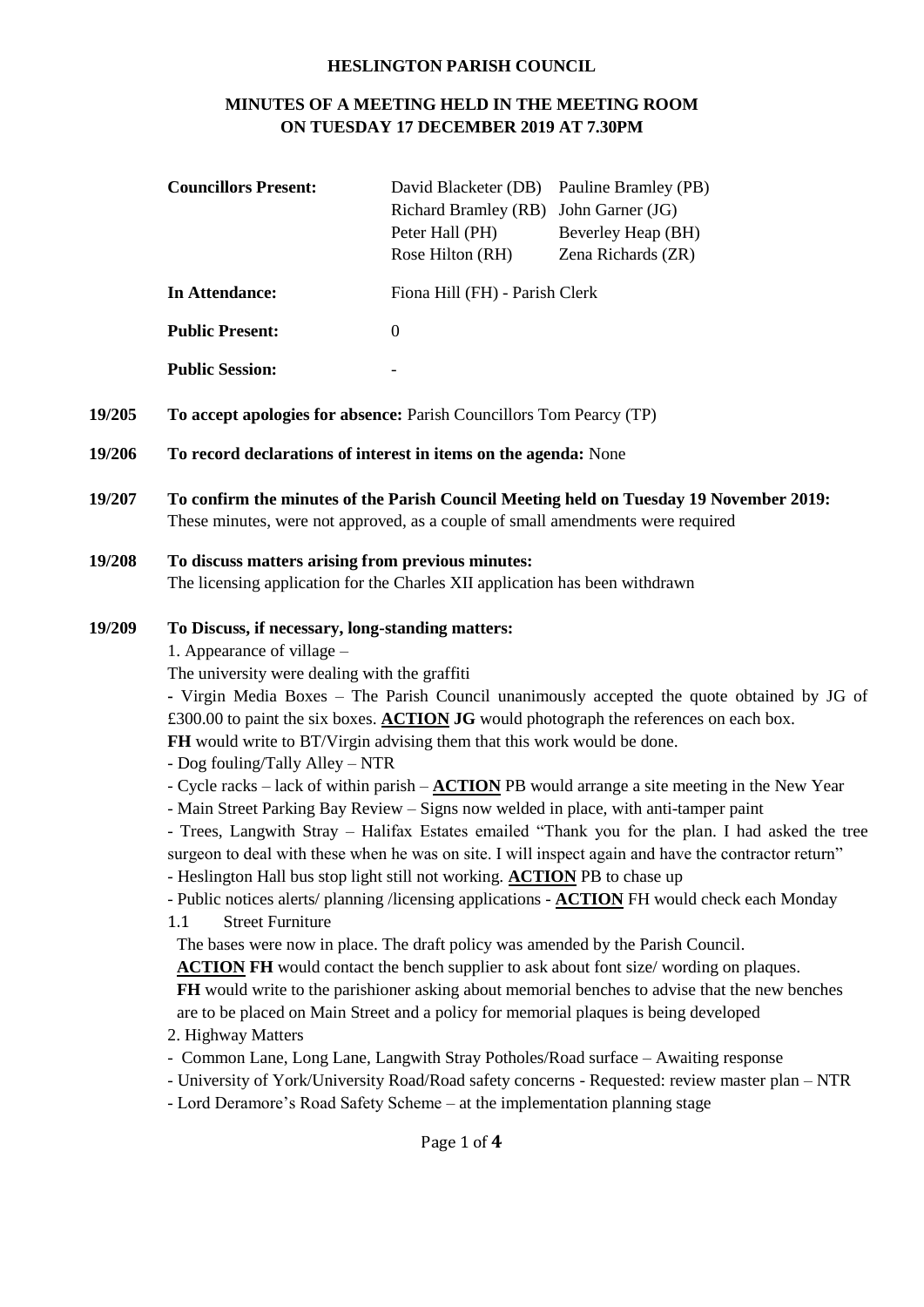3. City of York Council

3.1 Article 4 (2) Direction – NTR

3.2 Local Plan - RH attended the hearings and gave a summary.

4. University of York

- New University Development Forum – NTR

4.1 Antisocial Behaviour – The situation had recently deteriorated. PB/JG/BH had all written, but no responses had been received.

5. Neighbourhood Planning – Consultation had now closed. The inspector would make contact early 2020. The Working Group would keep the Parish Council up to date with all issues and before any responses submitted.

6. Communication: Website up to date with information provided.

Newsletter – Next edition was approved for publication. **ACTION** PH would arrange printing.

## **19/210 To receive any matters raised by members of public:** None

## **19/211 To report and make relevant recommendations on new planning applications:**

*Letter A: We support the application*

*Letter B: We have no objections*

*Letter C: We do not object but wish to make comments or seek safeguards as set out overleaf Letter D: We object on the planning grounds set out overleaf*

1 19/02432/TCA - Crown reduce Oak tree by 30% in a Conservation Area @ 3 Hall Park – The Parish Council has No Objections

2 19/02438/FUL - Single storey extension to side @ Garden House Spring Lane –

The Parish Council has No Objections

3 19/02540/REMM - Reserved matters application for approval of siting, design, external appearance and landscaping of a research centre building with associated access, cycle parking and landscaping following outline permission 15/02923/OUT @ Proposed Research Centre Lakeside Way – The Parish Council Objects for the reasons as follows:

\* The overall height exceeds the previous agreed limits

\* The University has **not** engaged with the community as required by the section 106 agreement of the outline planning permission and mentioned in section 6.2

## **19/212 To report planning decisions by City of York Council:**

1. 19/02201/TCA – Various tree works including the felling of 5 no. trees in a Conservation Area @ Lord Deramores Primary School, School Lane – Approved

## **19/213 To receive reports from representatives of following outside bodies:**

1. Ward Councillors – NTR

- 2. North Yorkshire Police NTR
- 3. Heslington East Community Forums NTR

4. Good Neighbours Forum – next meeting 16Jan20, issues to be raised footpath by the bus stop/antisocial behaviour

- 5. Ouse and Derwent Drainage Board NTR
- 6. Sports Field NTR

7. York Environment Forum – RH reported she attended the meeting last week and James Coupland from NFU gave a talk.

8. Alms Houses – NTR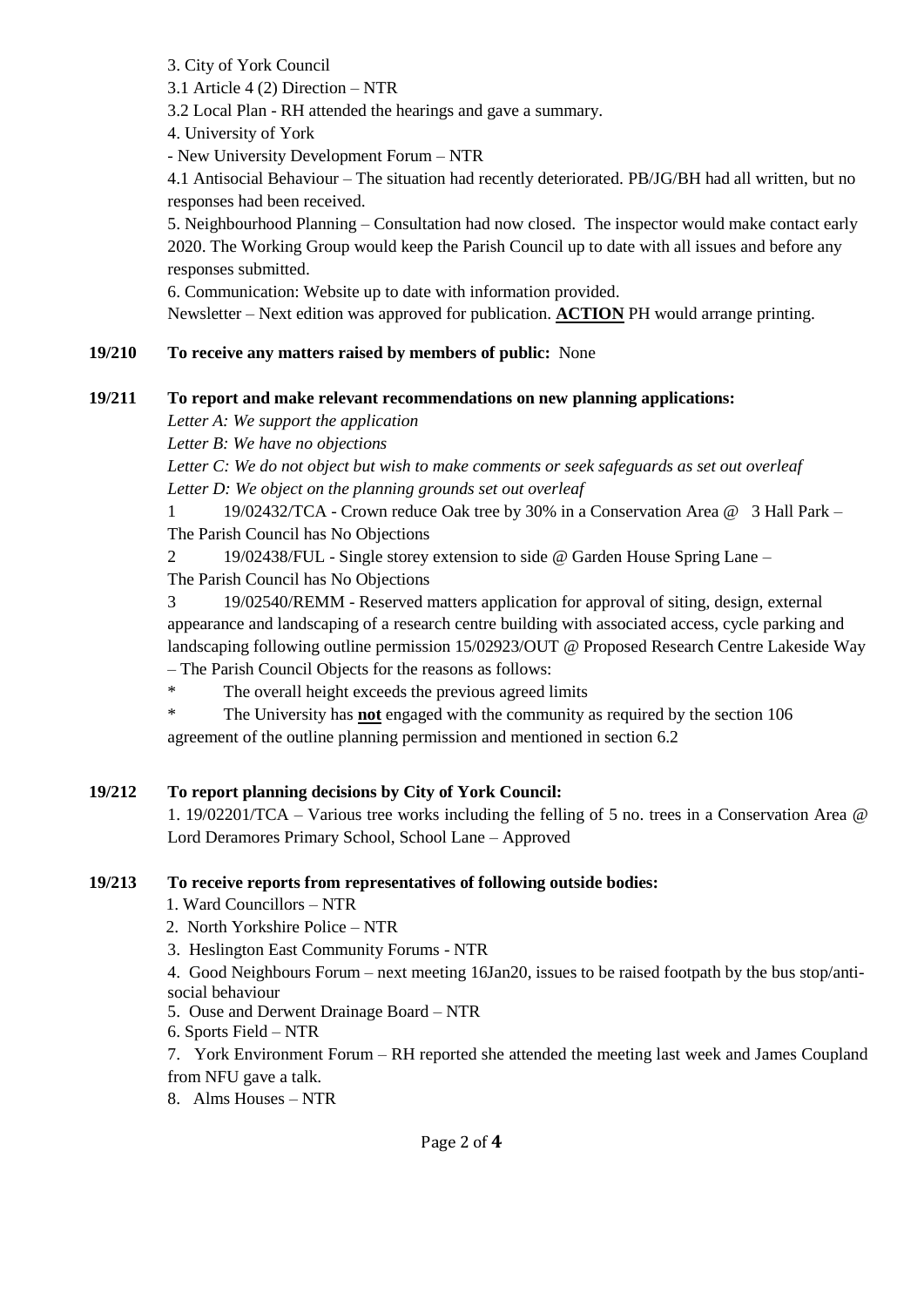9. The Meeting Room – The Meeting Room Committee emailed a report as follows:

- Tuesdays that are not PC nights are now booked by the Lighthouse Chapel International (they used to meet Thursday evenings) so, should any date of a PC meeting need to be changed, other Tuesdays are not available.

 - As a consequence of a request from the vicar and the subsequent agreement of the Church Council, the remembrance plaques are now going to be rehung by the memorial window in the Church. I understand that they were housed in the Meeting Room because the then Church did not want them. - The Committee have now undertaken major refurbishment throughout the building apart from the Main Hall and the storeroom. We envisage carrying out improvements to the Main Hall during 2020 and would welcome any ideas for improvements that councillors might have.

- The Committee do not want a key-pad

- The Committee are nervous about the idea of a bench in the garden behind the meeting room, as it may encourage undesirables.

10. Fulford  $&$  Heslington Ward – NTR

#### **19/214 To receive any new correspondence received by the council:**

1. Sportsfield – Grant Application

The Parish Council would write to the applicant to advise that grants are only awarded for tangible items and not for ongoing running costs. In addition, a grant is only awarded as a one-off payment and not ongoing. The committee would be urged to resubmit the application.

- **-** Invitation to be issued to Parish Liaison Meeting on Tue07Jan20.
- **-** Letter From NYL Solicitors **ACTION PB** to forward letter to Meeting Room Committee

#### **19/215 To receive matters raised by members:**

1. Lords Deramore's – Associate Governor

It was unanimously agreed the TP should be elected to the governing body on behalf of the Parish Council. **ACTION** FH to notify Headteacher and TP.

## **19/216 To discuss matters raised by Parish Clerk/Responsible Financial Officer:**

1. Bookkeeping records for year ending 31 Mar 20 to date

FH circulated copies of a bank reconciliation, along with an income & expenditure report.

2. Financial management - Internal Controls, Property/Asset Checks, Internal/External Audits, GDPR The Parish Council discussed the second draft budget for 2020/2021.

3. Matters raised with/by Yorkshire Local Councils Association (YLCA) Info/updates emailed to Cllrs

3.1 Consultation: Strengthening police power to tackle unauthorised encampment

DB would circulate his suggested responses, so the Parish Council could agree their response.

4. To approve the following invoices for payment

| 4.1 | Parish Clerk          | Salary      | £287.70  | 001839 |
|-----|-----------------------|-------------|----------|--------|
| 4.2 | Lengthsman            | Salary      | £355.91  | 001840 |
| 4.3 | <b>BH</b> Groundworks | Bench bases | £1620.00 | 001841 |
| 4.4 | HMRC.                 | <b>PAYE</b> | £481.80  | 001842 |
|     |                       |             |          |        |

**19/217 To confirm the dates of the future meeting(s) on Tuesdays at 7.30 p.m. in the Meeting Room as:** 21Jan20, 18Feb20, 17Mar20, 21Apr20, 19May20, 16Jun20, 21Jul20, 18Aug20, 15Sep20, 20Oct20, 17Nov20, 15Dec20